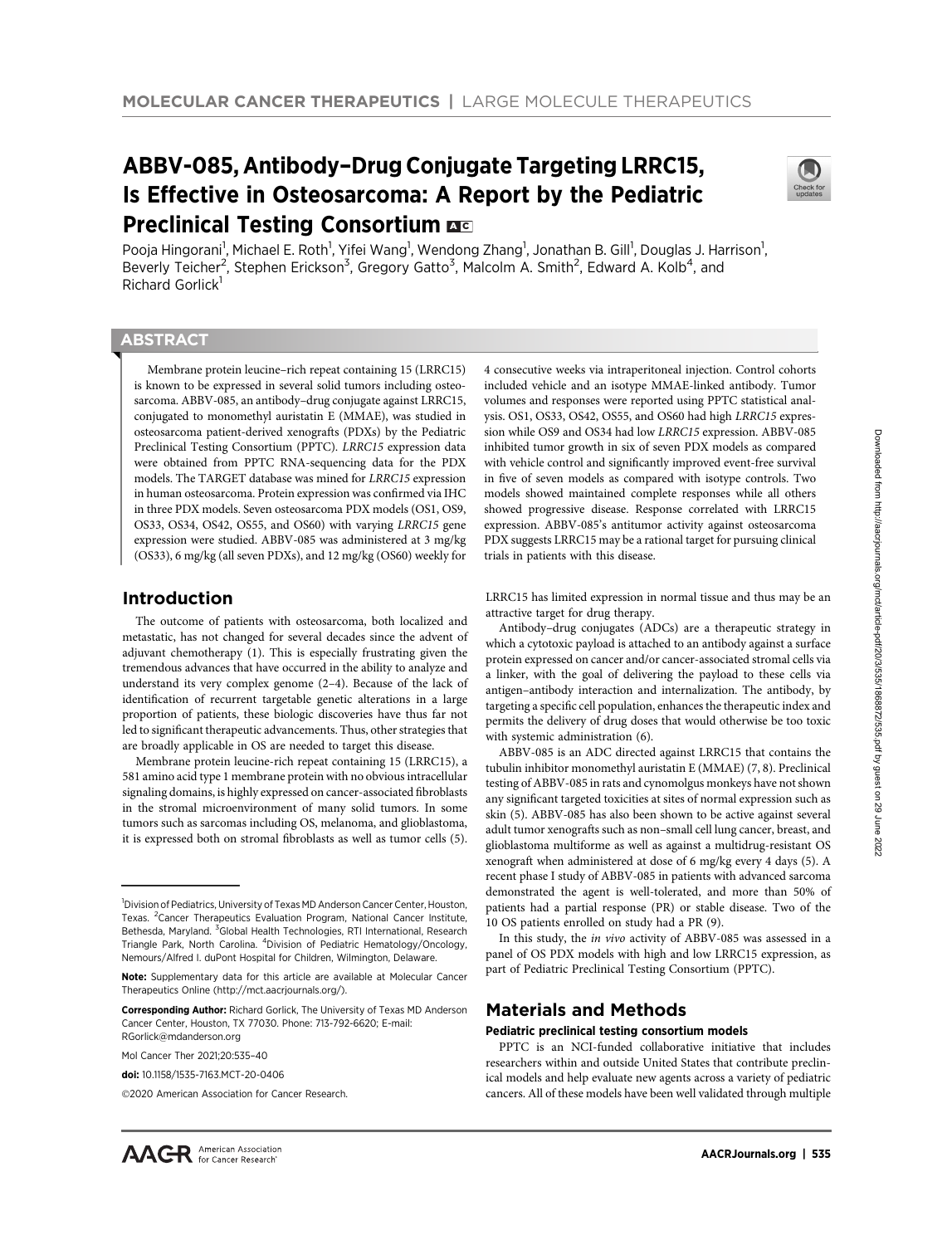different technologies over the years and all of the current available data on these models including their molecular and histologic characterization is in the public domain at PedcBioPortal [\(https://pedcbioportal.](https://pedcbioportal.kidsfirstdrc.org/study/summary?id = pptc) kidsfi[rstdrc.org/study/summary?id](https://pedcbioportal.kidsfirstdrc.org/study/summary?id = pptc)=[pptc\)](https://pedcbioportal.kidsfirstdrc.org/study/summary?id = pptc) (10-13). Supplementary Table S1 lists the passage number and growth characteristics of each of the tested xenografts.

#### LRRC15 expression analysis

The in vivo anticancer effects of ABBV-085 were assessed in a panel of seven OS models (OS1, OS9, OS33, OS34, OS42, OS55, and OS60). PPTC xenograft RNA-sequencing data (RNA-seq; [www.cBioPortal.](http://www.cBioPortal.org) [org\)](http://www.cBioPortal.org) was mined for LRRC15 mRNA expression. The panel of OS xenografts selected for the study was based on the RNA expression data with the goal of including both high- and low- expression models. In addition, LRRC15 protein expression was assessed in three of the PDX models (OS9, OS33, OS60) via IHC by Abbvie Inc. using the LRRC15 antibody-Biotin: ABR, MouseIgG2a, lot No. 17S56. Isotype antibody was used for negative control. Staining was assessed by determining the intensity (0–3) as well as percentage of positive cells and calculating an H score as described previously (14).

LRRC15 gene expression was also evaluated in human OS samples. RNA-seq data from 101 OS patients was mined from the Therapeutically Applicable Research to Generate Effective Treatments (TARGET) database (<https://ocg.cancer.gov/programs/target>). Furthermore, OS tumor LRRC15 expression data were compared with normal tissue RNA-sequencing data from the NIH Genotype-Tissue Expression database (GTEx;<https://www.gtexportal.org>)

#### In vivo testing

 $ABBV-085$  was provided by Abbvie Inc. C.B.17SC scid<sup>-/-</sup> female mice were used to propagate subcutaneous flank tumors. Ten mice were used in each control or treatment group. First, ABBV-085 was tested at two doses of 6 mg/kg and 12 mg/kg administered via intraperitoneal injection once per week for 4 consecutive weeks in

two models with the highest LRRC15 expression (OS33 and OS60) to select appropriate dose for testing in all models. Then all the remaining models were tested at 6 mg/kg once per week for 4 weeks. OS33 underwent two sets of experiments – OS33–1 (initial dose finding) and OS33–2 (repeat 6 mg/kg and a lower dose of 3 mg/kg) to determine dose sensitivity. A control cohort that received vehicle and an additional control cohort that received an isotype MMAE-linked antibody were included in all PDX models assessed. Tumor volumes were measured biweekly as described previously (10). All mice were maintained under barrier conditions and experiments were conducted using protocols and conditions in accordance with the Institutional Animal Care and Use Committee at MD Anderson Cancer Center (ACUF Study No. 00001656-RN00).

The in vivo activity of ABBV-085 was evaluated using standard PPTC measures. Briefly, for solid tumor experiments, an event is defined as a quadrupling of tumor volume from day 0. The median time to event was assessed between the experimental and control cohorts. Differences in event-free survival (EFS) between experimental groups (e.g., treated vs. controls) were tested with  $\alpha = 0.05$ , two-sided alternative with  $\rho = 1$ , which is equivalent to the Peto & Peto modification of Gehan–Wilcoxon. Objective responses reported as maintained complete response (MCR), complete response (CR), PR, and stable disease were described for each model as defined previously (10). Details of the statistical analysis methods are provided Appendix 1.

## Results

#### LRRC15 expression in OS PDX models

We reviewed PPTC Agilent microarray gene expression data which showed overexpression of LRRC15 for OS xenografts. The average LRRC15 gene expression value for non-OS/non-glioblastoma multiforme xenograft lines was 35, whereas the OS xenograft expression values ranged from 232 to 12,582 (Supplementary Table S2). Review of



#### Figure 1.

LRRC15 expression across OS PDX models. A, Relative mRNA expression of LRRC15 assessed by RNA-seq in 33 OS PDX models. LRRC15 protein expression assessed by IHC in OS models OS9 (B), OS33 (C), and OS60 (D). E, H-score for the three models tested.

Downloaded from http://aacrjournals.org/mct/article-pdf/20/3/535/1868872/535.pdf by guest on 29 June 2022 Downloaded from http://aacrjournals.org/mct/article-pdf/20/3/535/1868872/535.pdf by guest on 29 June 2022

 $\overline{3}$ 

100

300

O<sub>S60</sub>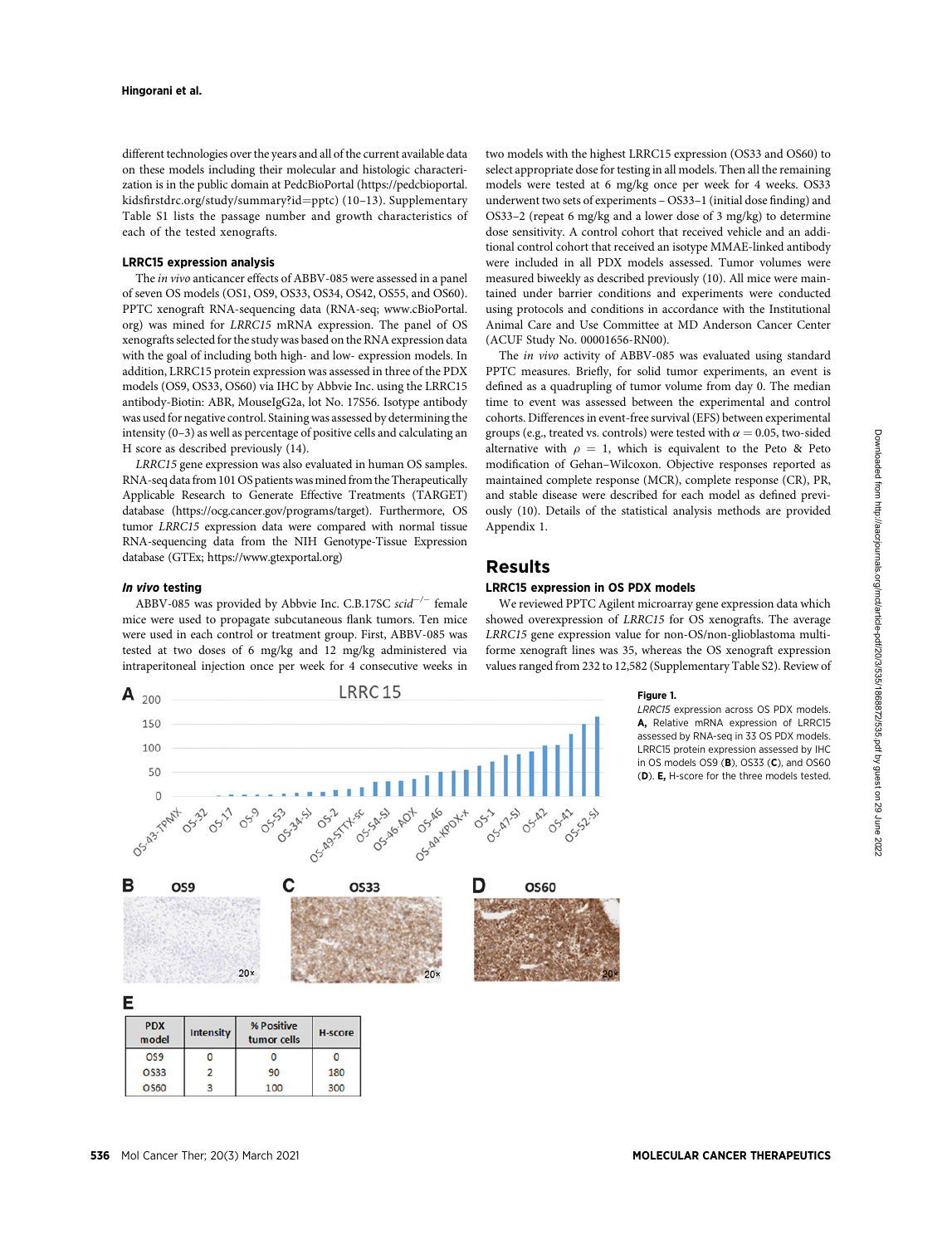

#### Figure 2.

LRRC15 expression across human osteosarcoma tumors from TARGET database (A) and in comparison with normal tissues (B).

the RNA-sequencing data for PDX models showed that OS1, OS33, OS42, OS55, and OS60 demonstrated high relative mRNA expression compared with PDX models OS9 and OS42, with OS9 demonstrating the lowest expression (Fig. 1A). LRRC15 protein expression was assessed in OS9, OS33, and OS60 and mirrored the mRNA findings with minimal expression in OS9 and strong expression in OS33 and OS60. OS60 demonstrated the highest intensity (3/3) and greatest proportion of cells staining positive (100%), whereas OS9 did not demonstrate any positive staining (Fig. 1B–D). H scores were calculated for these three models (Fig. 1E).

#### LRRC15 expression in human OS tumors

LRRC15 gene expression on human OS samples from TARGET database showed variable expression levels in >90% of the samples with a median of 51.92 TPM (Fig. 2A). Comparison with normal human tissues showed significantly higher expression level in OS (median normal tissue expression  $= 0.184$  TPM; log fold change tumor versus normal = 4.36;  $P < 0.01$ ; Fig. 2B).

#### In vivo efficacy of ABBV-085

ABBV-085 was initially tested in two PDX models (OS33 and OS60) predicted to be responsive due to high LRRC15 expression at doses 6 mg/kg and 12 mg/kg once per week for 4 weeks to determine the optimal dose for testing in additional models. In addition, OS33 was also tested at the lower dose of 3 mg/kg. ABBV-085 at both 6 mg/kg and 12 mg/kg significantly inhibited tumor growth and prolonged EFS in the OS60 model compared with both the vehicle control animals, with EFS T/C values > 4.0 and with PD2 objective responses. The isotype MMAE control at 12 mg/kg did not significantly extend EFS compared with vehicle controls. In OS33, ABBV-085 at both 6 mg/kg and 12 mg/kg was highly active with EFS  $T/C > 5.0$ , and with PR and maintained complete response (MCR) objective responses,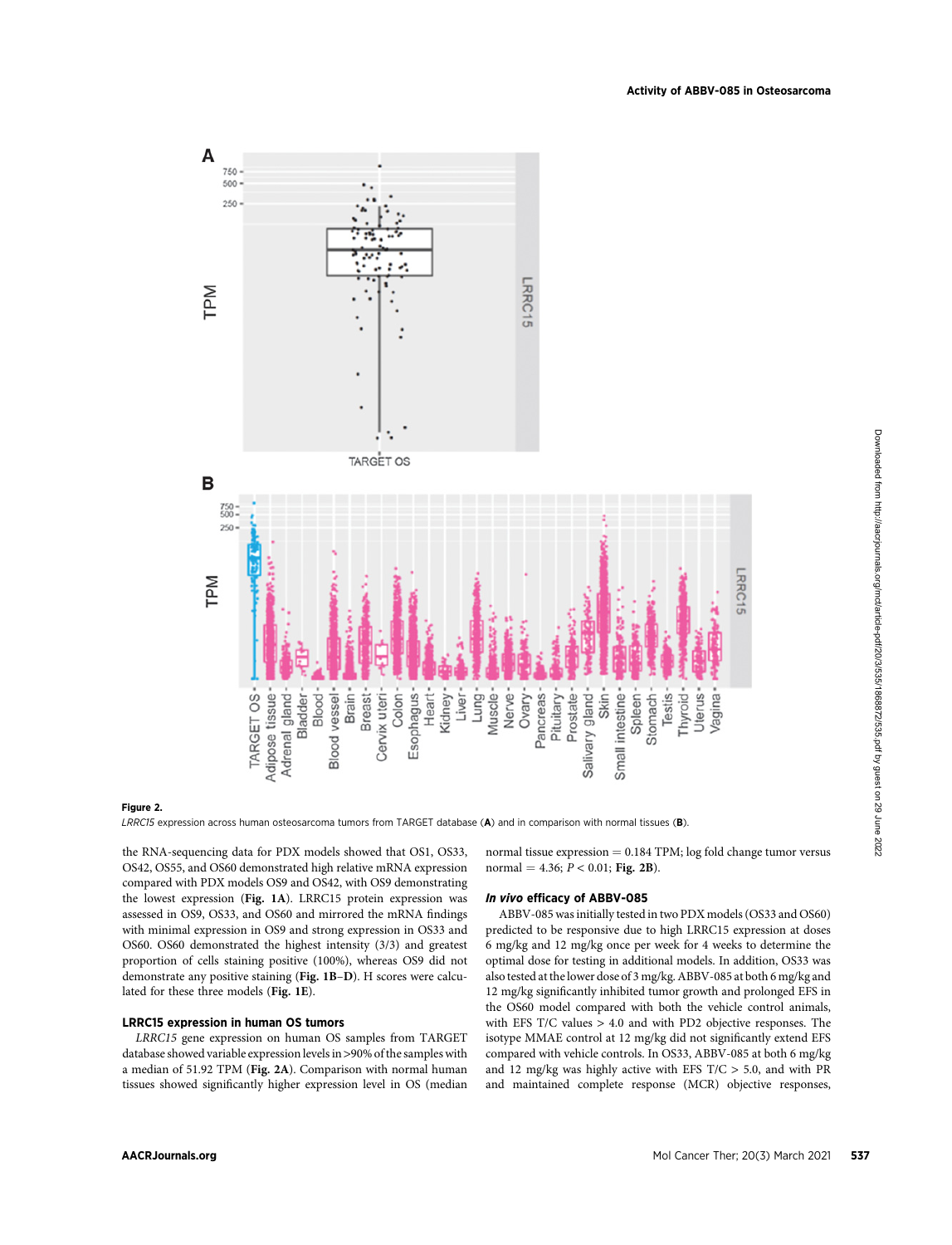| Model        | Agent           | Dose<br>(mg/k) | <b>KM</b> med<br>(days) | <b>EFS</b><br>T-C (days) | EFS T/C | P value<br>Gehan-Wilcoxon | minRTV<br>$mean + SD$ | minRTV<br>P value | <b>Objective</b><br>response measure <sup>a</sup> |
|--------------|-----------------|----------------|-------------------------|--------------------------|---------|---------------------------|-----------------------|-------------------|---------------------------------------------------|
| <b>OS-60</b> | Vehicle control |                | 16.7                    |                          |         |                           | $1.997 + 0.228$       |                   | <b>PD</b>                                         |
|              | ABBV-085        | 6              | 80.1                    | 63.4                     | 4.79    | P < 0.001                 | $1.022 + 0.167$       | P < 0.001         | P <sub>D</sub> <sub>2</sub>                       |
|              | ABBV-085        | 12             | >86                     | >69.3                    | >5.14   | P < 0.001                 | $0.977 + 0.213$       | P < 0.001         | P <sub>D</sub> <sub>2</sub>                       |
|              | MMAE-antibody   | 12             | 19.9                    | 3.2                      | 1.19    | $P = 0.024$               | $1.634 + 0.347$       | $P = 0.023$       | P <sub>D</sub> 1                                  |
| OS-33        | Vehicle control |                | 15.6                    |                          |         |                           | $1.990 + 0.264$       |                   | <b>PD</b>                                         |
|              | ABBV-085        | 6              | >86                     | >70.4                    | >5.53   | P < 0.001                 | $0.117 + 0.138$       | $P = 0.001$       | <b>PR</b>                                         |
|              | ABBV-085        | 12             | >86                     | >70.4                    | >5.53   | P < 0.001                 | $0.080 + 0.148$       | $P = 0.001$       | <b>MCR</b>                                        |
|              | MMAE-antibody   | 12             | >86                     | >70.4                    | >5.53   | P < 0.001                 | $0.065 + 0.116$       | $P = 0.002$       | <b>MCR</b>                                        |

Table 1. Response to ABBV-085 at varying doses in two OS PDX models for dose finding.

<sup>a</sup> All the response measures are defined in Appendix 1.

respectively. The isotype MMAE control at 12 mg/kg showed comparable levels of activity as ABBV-085 with an MCR suggesting nonspecific activity of payload in this model unrelated to LRRC15 at high doses. No significant weight loss was observed in the treated mice and no mice experienced death due to toxicity. Details of these testing results are provided in Table 1. On the basis of these studies, dose of 6 mg/kg was selected for testing in remaining models.

ABBV-085 significantly inhibited tumor growth at 6 mg/kg in six of seven of the models tested compared with the vehicle control cohorts (Table 1; Fig. 3A). OS9 was the only model that did not demonstrate significantly delayed tumor growth compared with the vehicle control. We also compared the response of ABBV-085 cohort to isotype MMAE antibody cohort. A difference in tumor growth inhibition was seen in three of seven models (OS1, OS33, and OS60) suggesting some nonspecific activity of isotype antibody in some of the OS models (Fig. 3A). ABBV-085 treatment resulted in an objective response in two of seven of models at 6 mg/kg, with OS33 and OS55 experiencing an MCR (Fig. 3A). All other models experienced progressive disease



#### Figure 3.

A, Tumor growth inhibition with ABBV-085 across OS PDX models: ABBV-085 induced significant inhibition in tumor growth in six of seven of the osteosarcoma models (except OS9) as compared with vehicle control and three of seven models (OS1, 33 and 60) as compared with isotype MMAE, when given once a week for 4 consecutive weeks. The lighter lines represent individual mice and the bolder lines represent median tumor growth in each group. Two sets of experiments were performed for OS33. OS-33-1 included control, ABBV-085–6 mg/kg and 12 mg/kg and isotype MMAE 12 mg/kg. OS-33-2 included control, ABBV-085-3 mg/kg and 6 mg/kg and isotype MMAE at 6 mg/kg. B, Event-free survival to ABBV-085 across OS PDX models. ABBV-085 induced significant improvements in event-free survival (EFS) compared with vehicle (except OS9 and OS42) and isotype MMAE (except OS9 and OS34) control in five of seven of the osteosarcoma models tested.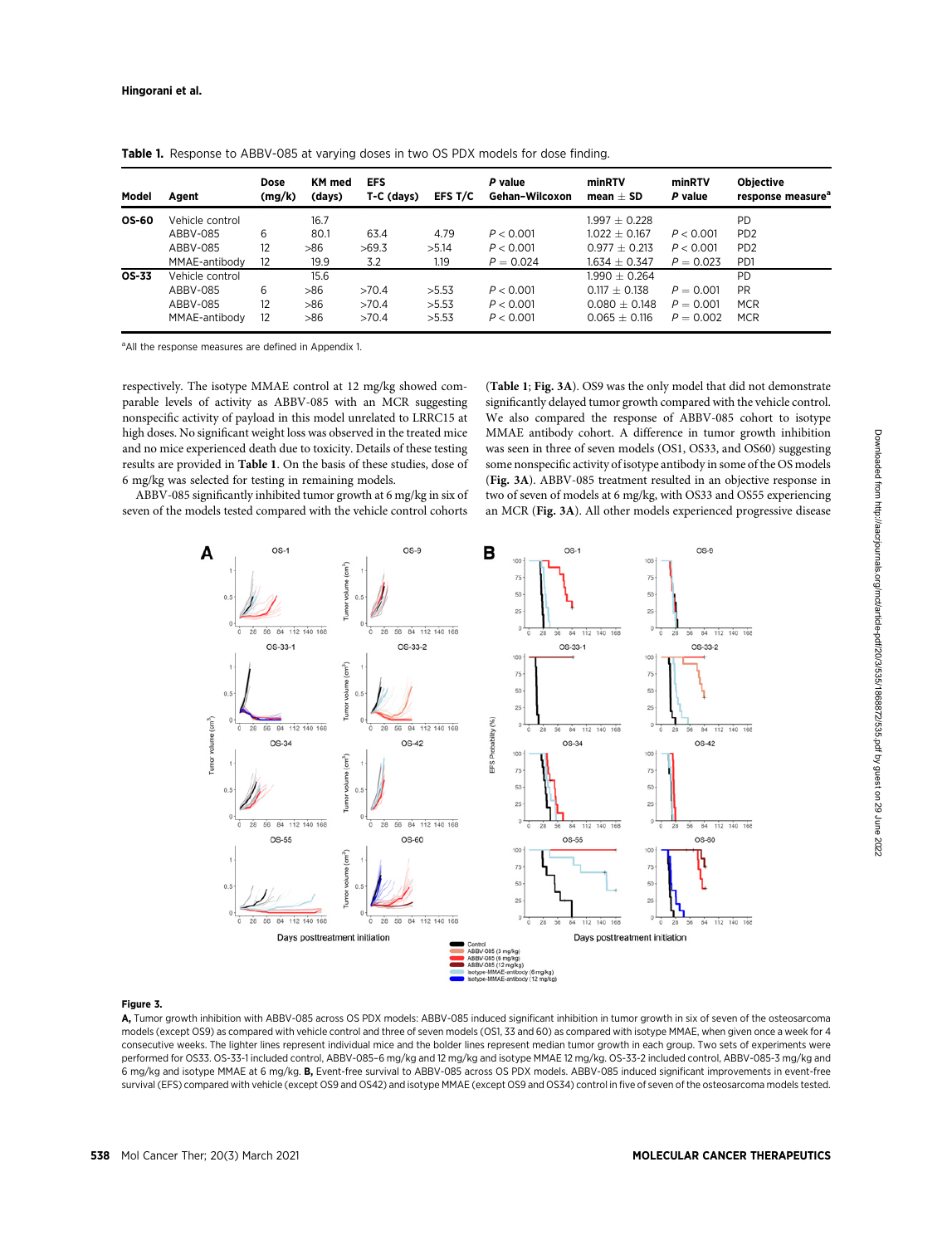| Model       | Agent         | Dose<br>(mg/k) | <b>KM</b> med<br>(days) | <b>EFS</b><br>$T-C$ (days) | EFS T/C | P value<br>Gehan-Wilcoxon | minRTV<br>mean $\pm$ SD      | minRTV<br>P value | <b>Objective</b><br>response measure <sup>®</sup> |
|-------------|---------------|----------------|-------------------------|----------------------------|---------|---------------------------|------------------------------|-------------------|---------------------------------------------------|
| <b>OS-1</b> | ABBV-085      | 6              | 72.6                    | 47.4                       | 2.88    | P < 0.001                 | $1.162 + 0.234$              | P < 0.001         | P <sub>D</sub> <sub>2</sub>                       |
|             | MMAE-antibody | 6              | 32.5                    | 7.3                        | 1.29    | P < 0.001                 | 1.383 $\pm$ 0.098            | $P = 0.004$       | P <sub>D</sub> 1                                  |
| <b>OS-9</b> | ABBV-085      | 6              | 23.6                    | $-1.2$                     | 0.95    | $P = 0.447$               | $1.687 + 0.389$              | $P = 0.673$       | P <sub>D</sub> 1                                  |
|             | MMAE-antibody | 6              | 23.4                    | $-1.4$                     | 0.94    | $P = 0.631$               | $1.684 \pm 0.268$            | $P = 0.370$       | P <sub>D</sub> 1                                  |
| OS-33       | ABBV-085      | 6              | >84                     | >65.9                      | >4.65   | P < 0.001                 | $0.026 \pm 0.056$            | P < 0.001         | <b>MCR</b>                                        |
|             | ABBV-085      | 3              | 81.4                    | 63.4                       | 4.51    | P < 0.001                 | $0.520 + 0.330$              | P < 0.001         | <b>PR</b>                                         |
|             | MMAE-antibody | 6              | 29.4                    | 11.3                       | 1.62    | P < 0.001                 | 1.269 $\pm$ 0.150 $^{\circ}$ | $P = 0.002$       | P <sub>D</sub> 1                                  |
| OS-34       | ABBV-085      | 6              | 49.9                    | 17.6                       | 1.54    | P < 0.001                 | $1.136 + 0.113$              | $P = 0.001$       | P <sub>D</sub> 1                                  |
|             | MMAE-antibody | 6              | 38.8                    | 6.5                        | 1.2     | $P = 0.025$               | $1.233 \pm 0.121$            | $P = 0.052$       | P <sub>D</sub> 1                                  |
| OS-42       | ABBV-085      | 6              | 25                      | 4.8                        | 1.24    | P < 0.001                 | $1.251 \pm 0.194$            | $P = 0.035$       | P <sub>D</sub> 1                                  |
|             | MMAE-antibody | 6              | 21.3                    | 1.1                        | 1.06    | $P = 0.226$               | $1.430 + 0.223$              | $P = 0.393$       | P <sub>D</sub> 1                                  |
| OS-55       | ABBV-085      | 6              | >168                    | >117.6                     | >3.34   | P < 0.001                 | $0.176 \pm 0.211$            | P < 0.001         | <b>MCR</b>                                        |
|             | MMAE-antibody | 6              | 151                     | 101.1                      | 3.01    | $P = 0.003$               | $0.499 \pm 0.369$            | P < 0.001         | <b>PR</b>                                         |
| OS-60       | ABBV-085      | 6              | 80.1                    | 63.4                       | 4.79    | P < 0.001                 | $1.022 + 0.167$              | P < 0.001         | PD <sub>2</sub>                                   |
|             | MMAE-antibody | 12             | 19.9                    | 3.2                        | 1.19    | $P = 0.024$               | $1.634 + 0.347$              | $P = 0.023$       | P <sub>D</sub> 1                                  |

Table 2. Activity of ABBV-085 and isotype MMAE antibody versus vehicle control for all PDX models.

<sup>a</sup> All the response measures are defined in Appendix 1.

with median time to event for treated versus control animals (EFS T/C) ranging from 0.95 for OS9 to >4.65 for OS33. At 3 mg/kg, ABBV-085 showed a PR in OS33 (Table 2).

OS33 was tested again at 6 mg/kg (OS 33–2), whereas results for OS-60 are from the initial dose-finding experiments. In this second set of experiments with OS33 at 6 mg/kg dose, an MCR was observed. The discrepancy between the two sets of experiments is explained by the fact that in the first experiment, half of the mice in the test group achieved a CR and the other achieved PR, therefore, by PPTC convention, the response was reported as a PR. In the second experiment, two of 10 mice had a PR and eight had an MCR, so the response was reported as MCR.

ABBV-085 treatment led to significantly prolonged EFS in five of seven of these models compared with the isotype control (Table 2; Fig. 3B). OS9 and OS34, the two models with the lowest LRRC15 expression, were the only models that did not demonstrate significantly prolonged EFS compared with the isotype control (Table 2; Fig. 3B).

## **Discussion**

ABBV-085 exhibited significant antitumor activity against the PPTC OS PDX models with high expression of LRRC15, demonstrated by prolonged EFS and objective responses. LRRC15 is highly expressed on both cancer cells as well as tumor stroma of mesenchymal origin. High LRRC15 expression is also seen in breast cancer, head and neck cancer, nonsquamous cell lung cancer, and pancreatic cancer making it a potential target in a wide variety of solid tumors. The mRNA expression is generally highly concordant with protein expression via IHC. Data suggest that LRRC15 is a regulator of osteogenesis of mesenchymal stem cells (15). Furthermore, presence of LRRC15 expressing fibroblasts in tumor microenvironment portend a poor response to immune checkpoint blockade (16). Although LRRC15 mRNA expression in a large cohort of human OS patients from the TARGET database is suggestive of strong expression in majority of the tumors, additional studies establishing the prevalence of LRRC15 protein expression in OS patient samples may be warranted. Our data provide proof of principle that LRRC15 may be a potential target for antibody delivered cytotoxic payloads and worthy of further clinical trials.

ABBV-085 has entered clinical testing with a focus on patients with sarcomas (10). Following dose escalation, an expansion cohort was evaluated using a dose of 3.6 mg/kg administered every 2 weeks. Anticipated auristatin safety findings of ocular toxicity (may be related to the linker) and peripheral neuropathy were observed. Other toxicities included fatigue and neutropenia. No targeted toxicities at sites of normal LRRC15 expression such as skin were observed. Durable responses were observed for relapsed refractory undifferentiated pleomorphic sarcoma (two confirmed partial responses in 10 patients) and for OS (two confirmed partial responses in 10 patients) providing essential human activity data for further OS-specific trials.

ADCs are a relatively newer therapeutic approach in cancer therapy. ADCs comprise of an antibody to a surface protein of interest such as LRRRC15, a linker and a payload cytotoxic agent. The goal of an ADC is to be able to deliver large doses of the cytotoxic agent specifically to the malignant cells that express the antigen without exposure to normal tissues. The prerequisite characteristic for an effective ADC would not require the surface antigen to be oncogenic although a dependency on the protein is preferable. ADC against oncogenic antigens such as HER2 are being explored in OS (17). However, the antigen against which the ADC is developed has to be present in a large proportion of OS tumors along with minimal expression in normal tissues. If further study of LRRC15 expression in OS tumors confirms a strong ubiquitous expression in majority of patient samples, it would make this protein an attractive strategy for using the ADC approach to treat OS.

It is also important to consider what payload or cytotoxic agent the ADC is delivering and its activity towards the tumor cells. Cytotoxic agents used as payloads include microtubule inhibitors, topoisomerase inhibitors, and DNA damaging agents (6). The role of tubulin-targeted drug conjugates is not yet clear in OS, although there is preclinical evidence of target-specific effects. However, other classes of cytotoxic agents such as DNA-damaging agents may be more relevant in the case of OS (18). One potential issue with using the ADC approach may be development of resistance by downregulation of cell surface protein on the tumor cells, and this would need to be monitored in preclinical and clinical studies. Nonetheless, identification of novel surface proteins expressed on a majority of OS tumor cells and samples and developing specific ADCs against them provides an exciting new therapeutic avenue in this disease.